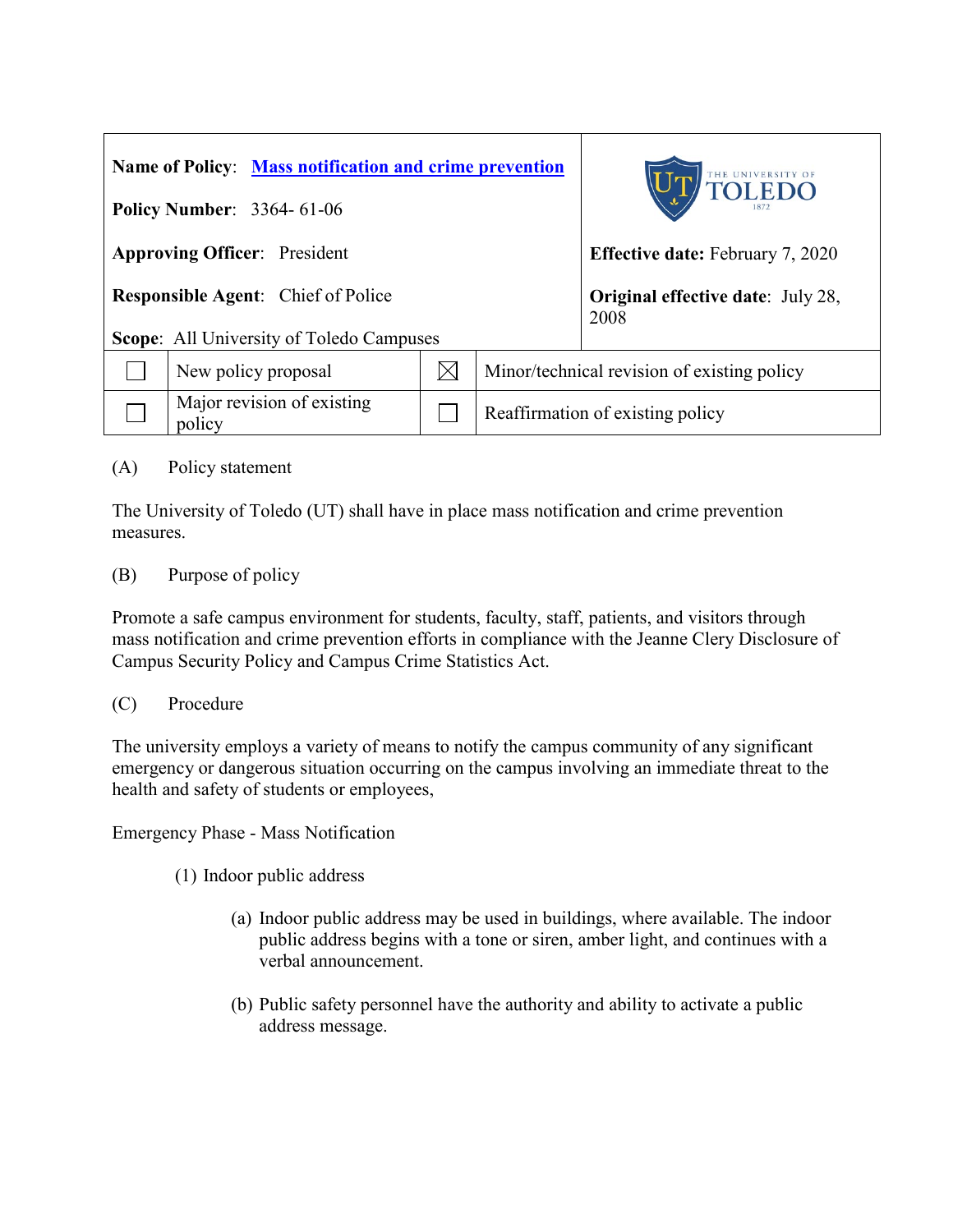- (c) The hospital operators on the health science campus (HSC), at the direction of public safety personnel, have the ability to announce code emergencies on the HSC.
- (2) Outdoor public address system
	- (a) An outdoor public address (PA) system may be utilized for a qualifying event.
	- (b) PA activation will begin with a tone or siren and continue with a verbal announcement.
	- (c) Public safety personnel have the authority and ability to activate a public address message.
	- (d) An "All Clear" announcement may be made when there is no longer a foreseeable threat to public safety.
	- (e) The outdoor PA system will be tested each month, on the first Friday at twelve noon. The emergency warning sirens in the UT system will activate for three continuous minutes, simultaneously with the Lucas County emergency siren test.
- (3) UT Alert email and SMS messaging
	- (a) UT Alert is available to all students, faculty, and staff and may be used to sends an email message to students, faculty, and staff during a qualifying event. A SMS message is also sent to those who provide a cell phone number.
	- (b) The office of public safety and university communication personnel have the authority and ability to issue a UT alert notification.
	- (c) Upon confirming a qualifying event on campus has occurred, an authorized user will write the appropriate message and send the alert.
	- (d) UT alerts may be used throughout an event to provide updates as new facts become available or circumstances change.
	- (e) An "All Clear" alert may be sent when there is no longer a foreseeable threat to public safety.

Advisory Phase – Mass Notification

(A)Timely Warning Notice (TWN)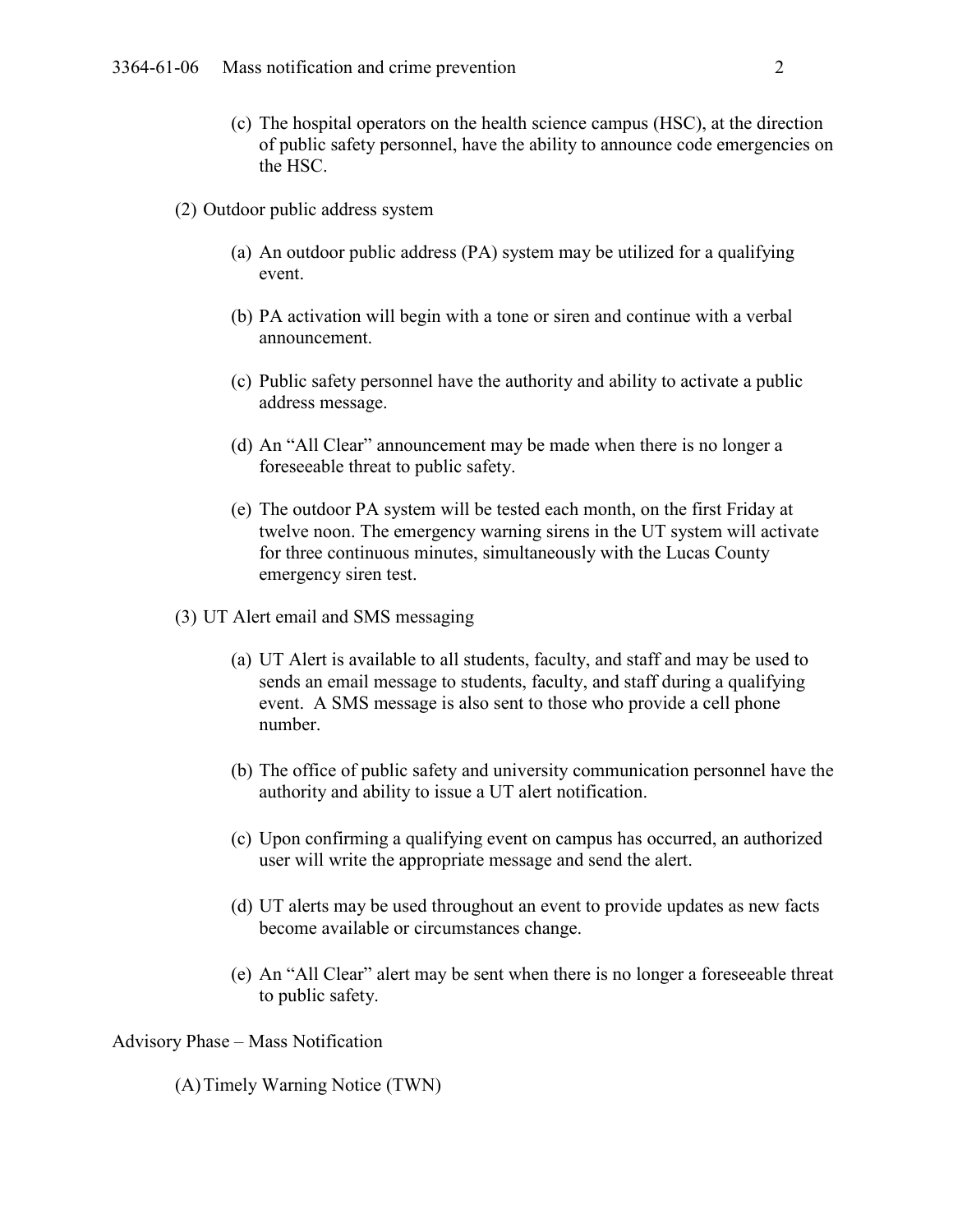- (a) All crimes or incidents presenting a threat to campus safety should be reported to the UT police and/or campus security authorities.
- (b) On a case-by-case basis, the university will determine whether a TWN will be issued.
- (c) The TWN is reserved for certain crimes as determined necessary by the chief of police, or his or her designee in his or her absence, determined to occur within the Clery geography of campus and (1) reported to a campus security Authority (2) considered to represent a serious or continuing threat to students, employees and the UT community.
- (d) Every attempt will be made to distribute TWNs as soon as possible after relevant facts are gathered.
- (e) TWNs contain a date, time and description of the incident and if known, information which and may aid in the identification of a suspect.
- (f) TWNs may be updated if new or more accurate information becomes available.
- (g) The university may withhold information, which if made public, could lead to the identification of a protected victim or risk compromising law enforcement efforts.
- (h) In instances when violent crime occurs between two individuals who know each other, the university will examine each instance to determine if the suspect poses a continued threat to the campus community.
- (i) The university makes every effort to properly classify a criminal incident when issuing a TWN. Further analysis and investigation may determine incidents do not fall within the definitions or jurisdictions of reportable crimes included in the annual security report and therefore may not be included in crime statistics.
- (j) TWNs are distributed through email to all members of the UT community and may be posted on the official website as well as social media websites operated by the University of Toledo police department.
- (B) Crime Awareness Bulletins
	- (a) For incidents that do not fit the requirements of a TWN, UTPD may issue crime awareness bulletins. Crime awareness bulletins are designed to heighten awareness about crime trends, solve crimes (both on and off campus), and/or provide other safety information.